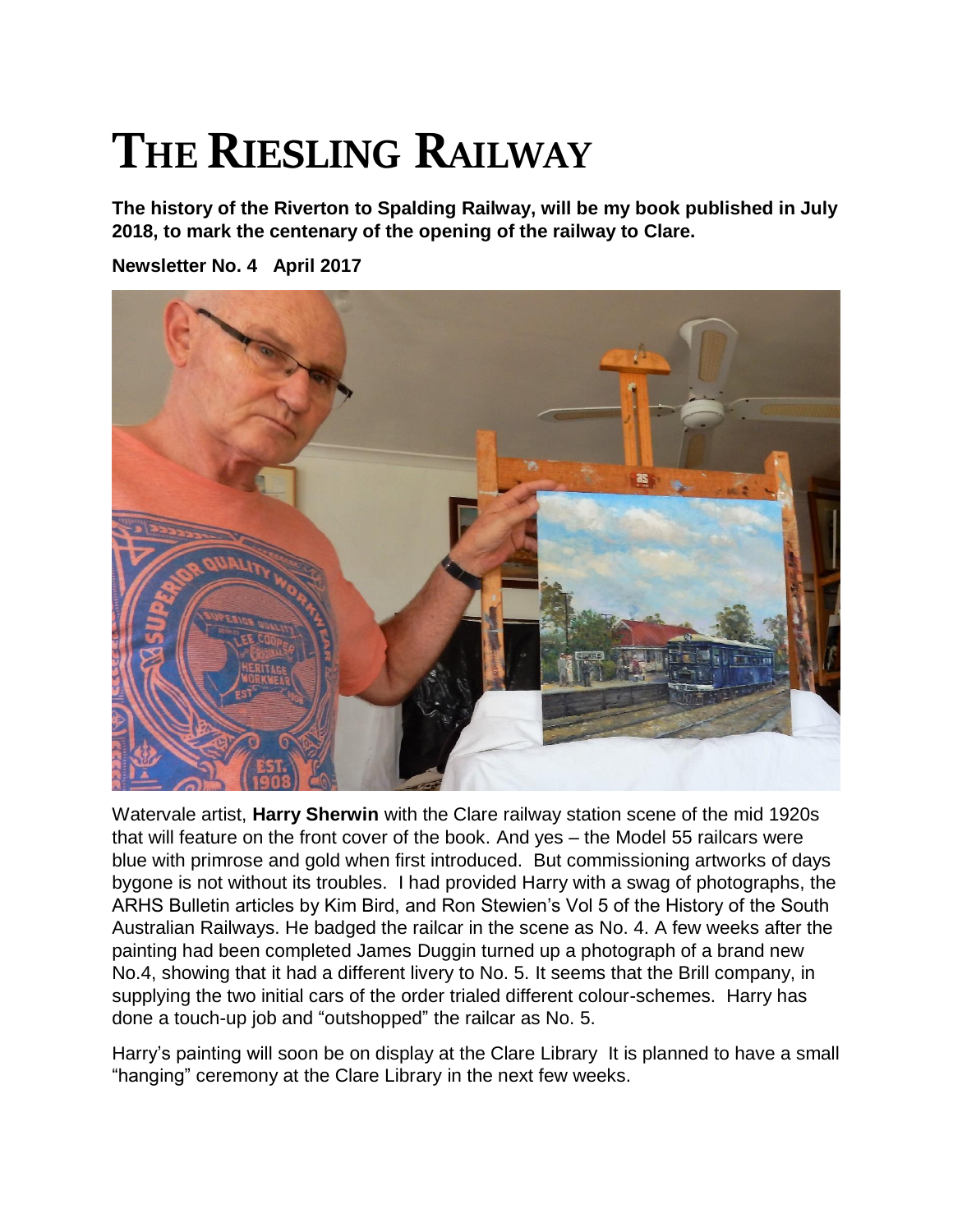The book has reached the stage where I wanted to experiment with page layouts. I have selected four chapters that are nearly complete, and had the printer, Openbook Howden, do some sample 24 page booklets. Those chapters are:

The Broughton Bridge and other bridges.

**Safeworking** 

Putting Penwortham on the Map

The Baby Health Train

There have been six copies printed of this proof production, and they have gone out to several locations to give potential buyers of the book some idea of the finished product. I am very happy with the quality of the printing. There will be some changes to the general layout and design of the pages. If one of these locations is near to you, please have a look. Feedback is welcome.

National Trust- Clare Regional History Group; upstairs Town Hall.

Riverton History Room

National Railway Museum – Break of Gauge Bookshop

Pichi Richi Railway – Quorn

SteamRanger Heritage Railway – Victor Harbor Station

And one copy for myself.

I have been continuing to research the Baby Health Train and the Clare Races trains, and these will each have their own chapter. Another topic of interest is the Wirths circus trains, which were regular visitors to Clare. Newspaper reports at the time write of a good crowd at the Clare railway station, watching the elephants unloading and loading the trains (It took three trains to get Wirths' Circus to Clare). Surely someone would have taken some photos.

I have previously written about the project being undertaken at Riverton, to construct a replica waitress uniform, as worn by the Railway Refreshment Room girls. This project is being done by Barb Stevens, who is interpreting some old photographs, and tapping into the memories of Carrie Twigden and Betty Oehme. It seems that the style of uniforms worn by the Refresh Girls changed a few times. We may end up with 2 different uniforms.

The Clare Railway Centenary Group met in Clare on 17<sup>th</sup> February. I gave a slide-show presentation. The numbers were well up compared to previous meetings. The National Railway Museum has offered to run a special "Clare Line" weekend on 7/8th July 2018,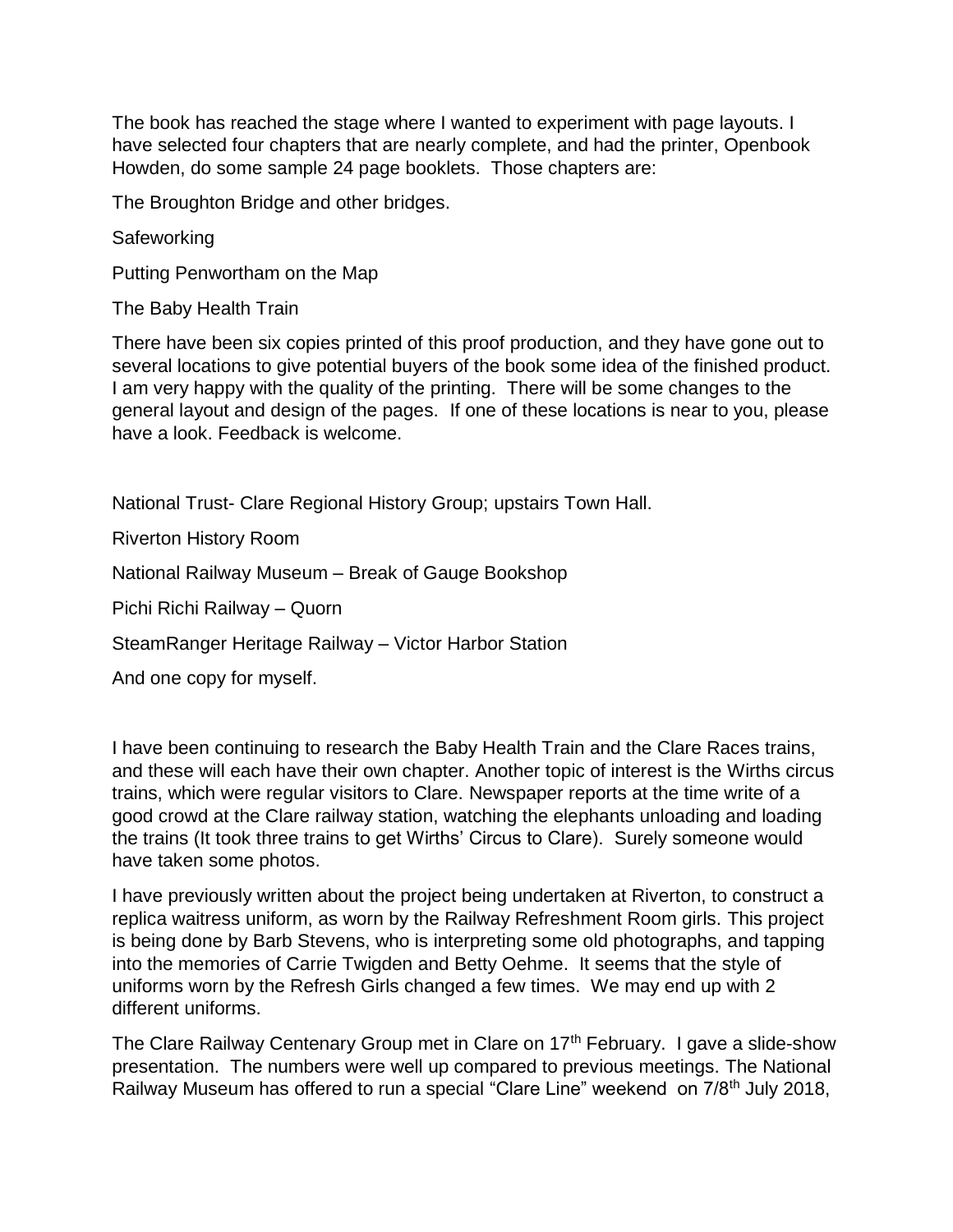which will include the running of the Bluebird within the Museum's track. The plan is to have a special printing of Clare tickets. There has also been discussion of having a Railways Refreshment Room theme, serving coffee the way it was served in the days of steam. Another concept being considered is that local history groups would set up shop in some of the Museum's carriages, and provide family history information for visitors to the Museum.

As part of that Refreshment Room theme has come a "fruitcake sort of an idea". The SAR had their own bakery which dispatched pies, pasties, and fruit-cake, on the afternoon/evening passenger trains, to be delivered to the refreshment rooms along the line. A recipe for the Railway fruit-cake has not been found. The challenge is to make a fruitcake that is 100% Clare Valley origin. By "Clare Valley" I am referring to the greater Clare Valley. 100 hundred years ago this would have been a simple task. Clare had a flourishing dried fruit industry particularly currants – and these were sent out by rail. There were flour mills, and a butter factory.

The next meeting of the Clare Railway Centenary Group is Friday 21 April at 7.30 pm at the Clare Town Hall Function Room.

I am off to Broken Hill in June, and will address the Broken Hill Historical Society's June meeting on the Riverton shooting of Percy Brookfield.

On 4 April I did a presentation at the Burra Railway Station, to a combined meeting of the Burra History Group and the Friends of the Burra Railway Station. The Burra community is to be congratulated on the restoration of the station building. There is a lot of railway history that is common to both Burra and Clare. The photograph shows some of the group waiting for the train. They say that their service is down to one train a year. It comes on 30<sup>th</sup> February.